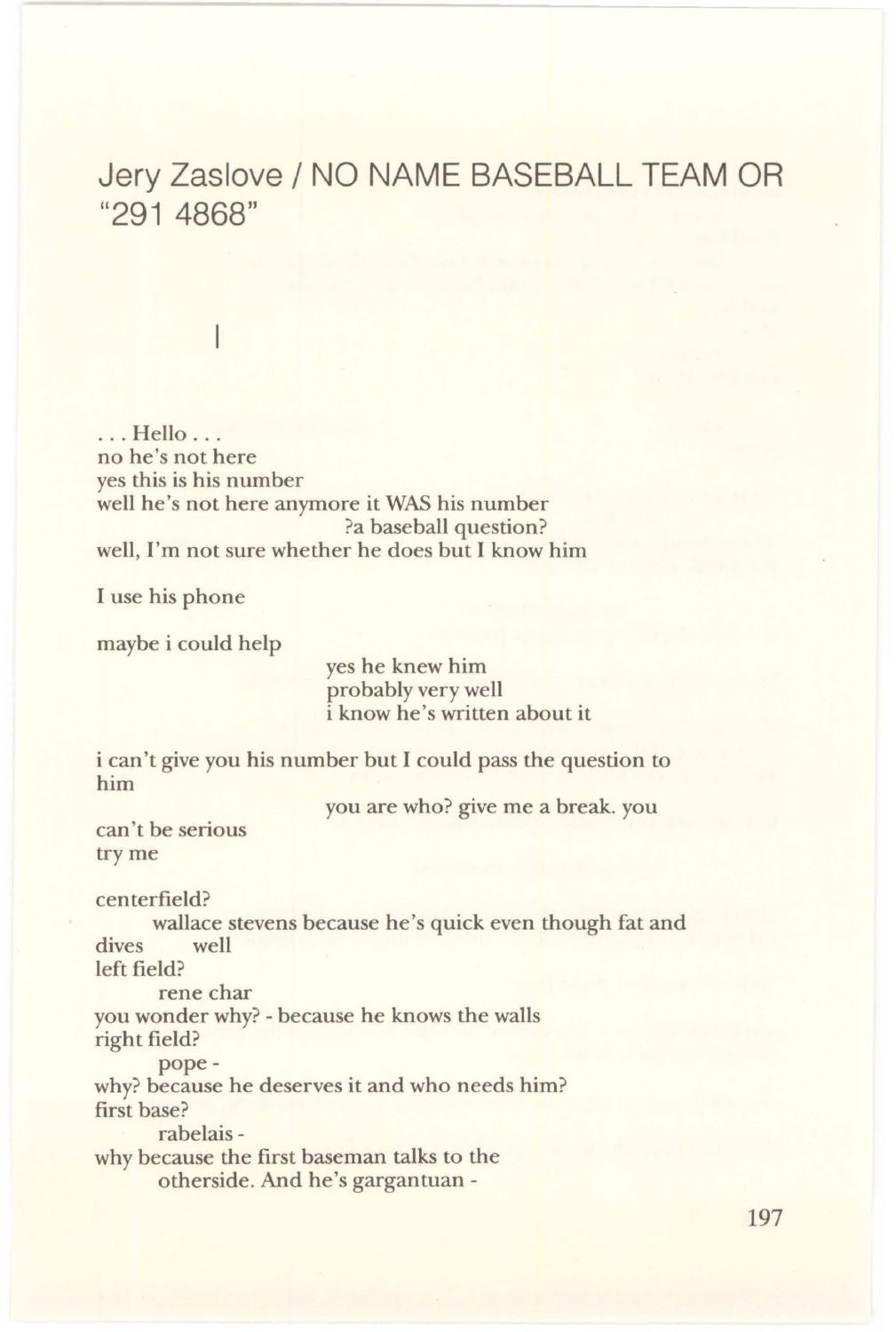second base? emily bronte -

because she does double plays third base? nerval -

because he can throw without effort for duplicity shortstop? let me think - good hands, instincts, nervous: well how about

proust? no? who then?

dante?

okay this one is all

yours

we've got to have a catchertolstoy he's intimidating and has the long You think who for catcher?

view.

thomas jefferson? o - and charlotte corday as backup?

Yes we need pitchers ... they are the prose of the world:

Yes since Bob Feller never wrote more than a few fast stories, and Hal Newhouser and Early Wynn just wrote fables we'd better get some mirror images of them . ..

hey who are you really? Satchel Paige? my ear

he's as invisible as ellison.

(I'm beginning to like this - this number has a history I'd better not put this guy on hold he might be offended.)

Well: what about these four:

screwball pitcher - Jarry when he's not running to the toilet with his bad stomach in his hand

curveball expert when he's not messing around thinking, pound

fastball, 110 mph - genet-yes I'm sure he's fast

198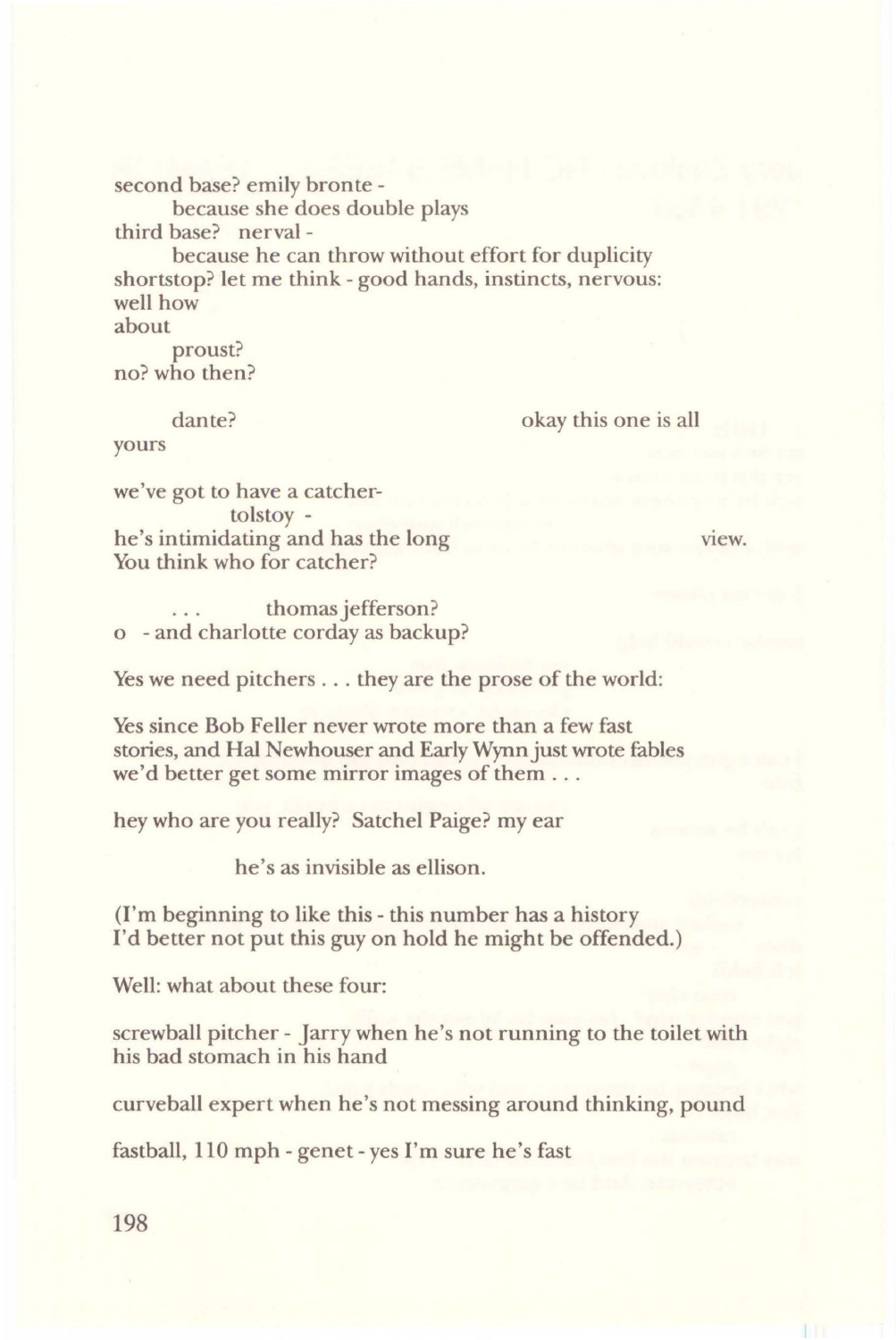beautiful junk ball- celine and you can't tell what he's thinking but he is

yes that's my staff - and for long relief - ? not sure, maybe dostoevsky -

and then in the bullpen, h.d. - can go short or long.

( okay we can trade melville for blake - this is getting serious)

Say who are you?

''The masked man and the angel of mercy"?

Well if that's who you are then I'm Lily Tomlin

No she did not play with the Memphis Chicks -

Listen wherever you are this is no joke Memphis Chicks were not a girls team do you know Pete Gray the one armed centrefielder?

( do you know anything about basketball?)

I'll pass on the question to him

(0 my soul he even wants an Umpire)

No I've never inherited anything of his but a phone number and some ghosts on the book shelves keep bugging me but keep it to yourself.